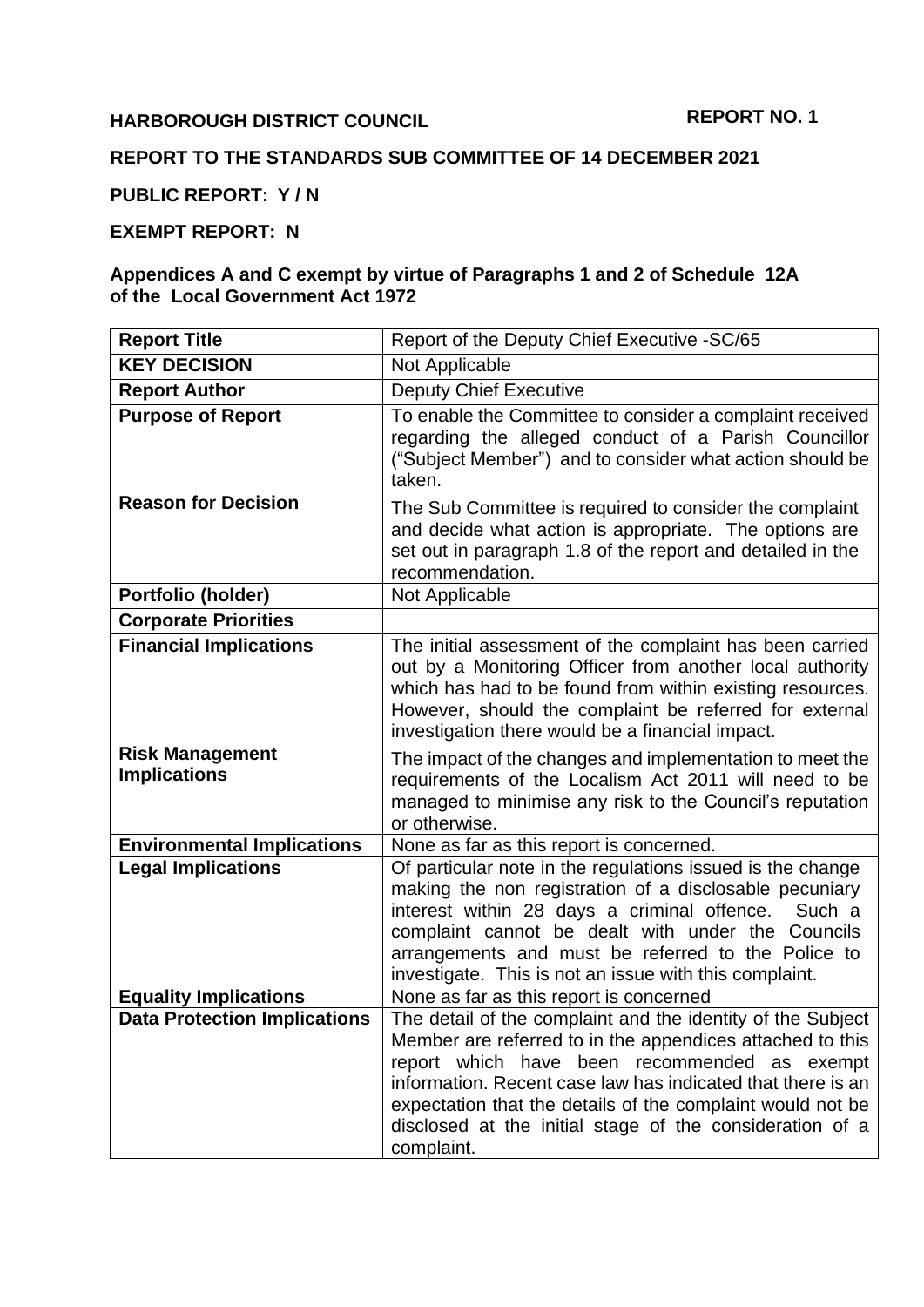| <b>Consultation</b>      | The Subject Member has been sent a copy of the<br>complaint. The external Monitoring Officer has carried out<br>an initial assessment of the complaint which contained<br>comments from the Subject Member. The Subject<br>Member has been given a further opportunity to make<br>comments on the complaint but to date none have been<br>received. The external Monitoring Officer has also<br>engaged and consulted with one of the Council's<br>Independent Persons, which is detailed in the initial<br>assessment contained within Appendix C of this report |
|--------------------------|-------------------------------------------------------------------------------------------------------------------------------------------------------------------------------------------------------------------------------------------------------------------------------------------------------------------------------------------------------------------------------------------------------------------------------------------------------------------------------------------------------------------------------------------------------------------|
| <b>Options</b>           | The options available to the Sub Committee are set out in<br>paragraph 1.8 and the recommendations.                                                                                                                                                                                                                                                                                                                                                                                                                                                               |
| <b>Appendices</b>        | Appendix A – Details of Complaint - Exempt<br>Appendix B - Code of Conduct<br>Appendix C – Initial Assessment of Complaint - Exempt<br>Appendix D- Assessment Criteria                                                                                                                                                                                                                                                                                                                                                                                            |
| <b>Background Papers</b> | The Localism Act 2011                                                                                                                                                                                                                                                                                                                                                                                                                                                                                                                                             |
| <b>Recommendation</b>    | That the Sub Committee considers the complaint<br>attached as Appendix A, in the context of Appendices<br>B - D and to consider what action they wish to take<br>from the following options:<br><b>No Action</b><br><b>Informal Resolution</b><br><b>Refer for investigation</b>                                                                                                                                                                                                                                                                                  |

### **1. Key Facts**

- 1.1 The complaint attached at Appendix A has been received by the Monitoring Officer and is being considered in line with the Council's arrangements for dealing with Code of Conduct complaints which was updated and adopted by the Council in March 2019.
- 1.2 The detail of the complaint is set out in Appendix A. The Monitoring Officer has outsourced the handling of the complaint at this stage to an external Monitoring Officer. A copy of the Code of Conduct is attached as Appendix B.
- 1.3 The Arrangements provide for any complaint received regarding a parish councillor, who is also a district councillor to be considered by the Ethical Governance Committee. The Ethical Governance Committee was amalgamated with the Governance and Audit Committee and the consideration of Code of Conduct complaints was delegated to the Standards Sub Committee.